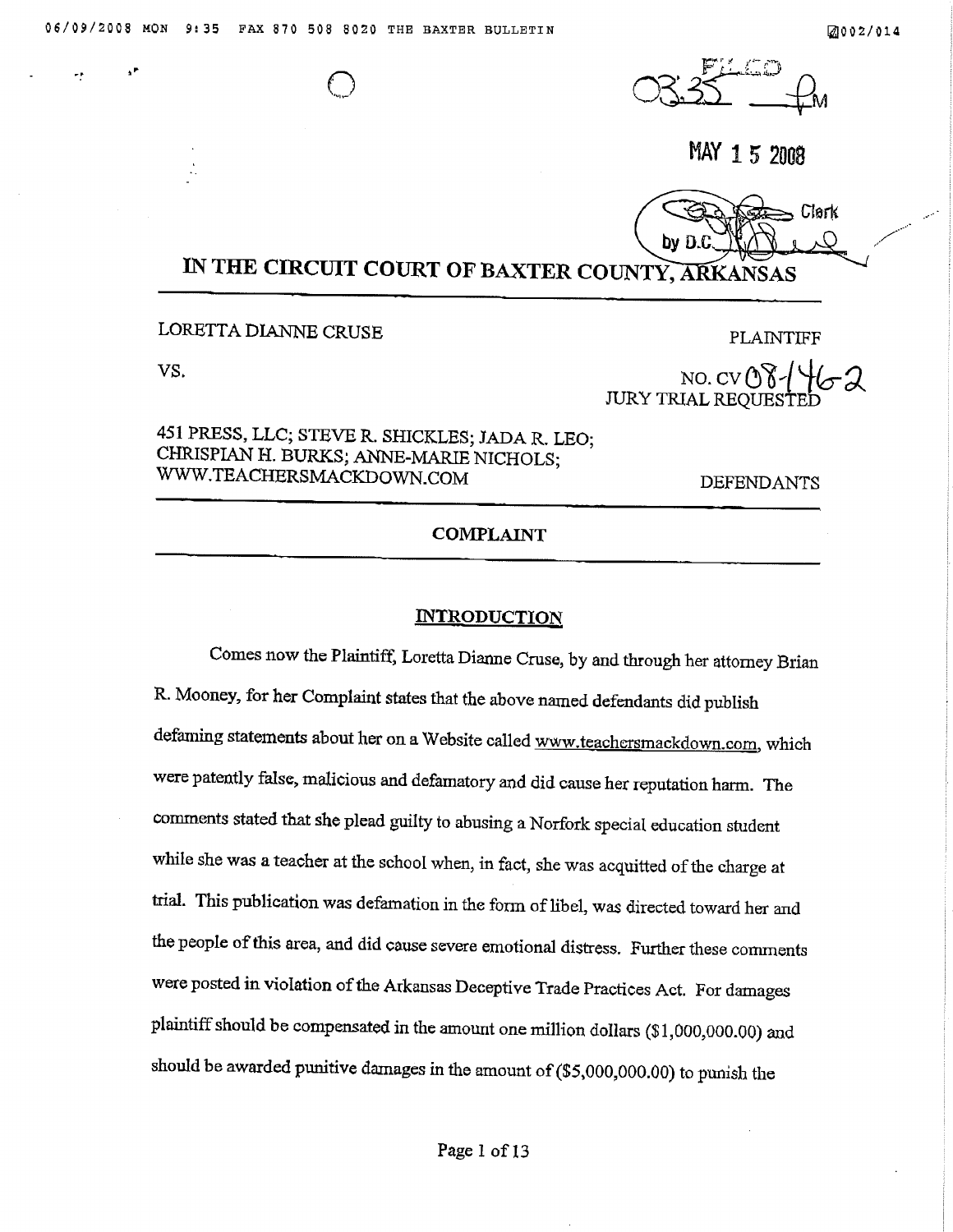øû03/0r4

parties for an intentionally harmful act used to promote Website and increase profits to the defendants.

Plaintiff further states that:

1. The Circuit Court of Baxter County, Arkansas is the proper jurisdiction and venue. Defamatory statements were posted on defendants' website that were expressly directed at a resident of Baxter County, Arkansas. These false and defamatory statements include statements that she plead guilty to endangering the welfare of a minor and physically abused the handicapped minor, wheû, in fact, she was acquitted of the crime at trial, and further it includes the statement directed at plaintiff, "What a heartless bitch."

- a. Defendants knew plaintiff lived and worked in Arkansas and would bear the brunt of the injury from such statements in Arkansas. The statements were directed at Arkansas by virtue of a special page featuring abusive teachers from Arkansas,
- b. The information was both purposefully directed and indirectly solicited to Arkansas by virtue of it being posted on the internet in a feature page on Arkansas. This defamation was deliberately directed at Arkansas and purposefully directed at this state to appeal to readers who would be interested in news of teaehers from the state.
- c. The injury from the statements was wholly felt in Arkansas and it is reasonable ard proper to require defendants to appear and defend the truthfulness of the statements in an Arkansas court of Iaw.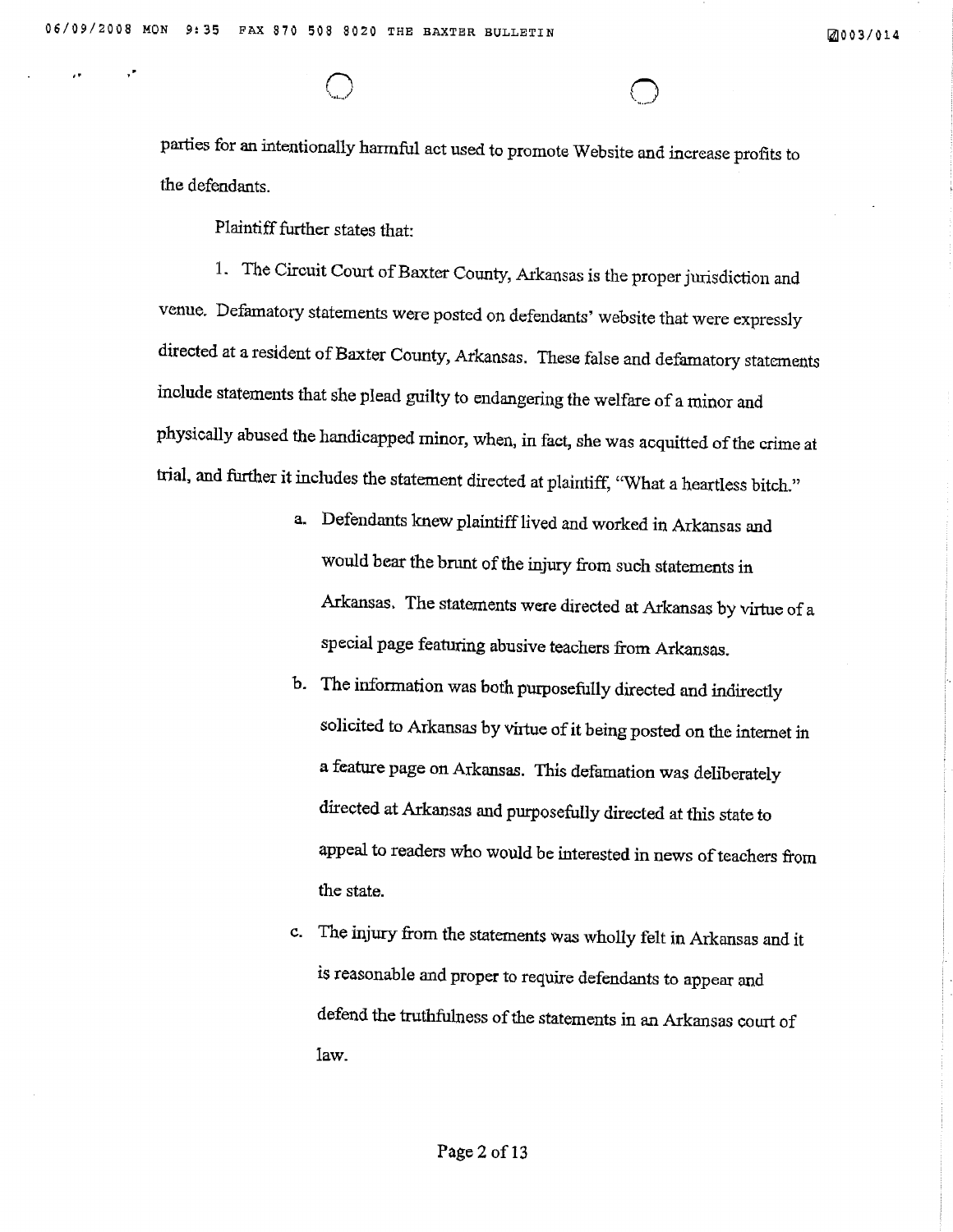2. Plaintiff is a resident of Baxter County, Arkansas and resides at Gassville in Baxter County, Arkansas. Plaintiff was a licensed special education school teacher at Norfork Elementary School. Plaintiff is not and has never been a public official or public figure.

3. Defendant 451 Press, LLC is located at 2311 Market PL. SW, Suite E., Huntsville, AL 35801. 451 Press, LLC states that it the world's largest Blog Network as of June 28, 2007 and it operates at least three hundred and twenty-nine (329) unique sites and has over ten million (10,000,000) visitors per month (hereinafter "451").

4. 451 registered the internet website www.teachersmackdown.com through www.GoDaddy.com on February 28, 2007 and its registration expires on February 28, 2009. The website's domain servers are listed as NS3.451PRESS.COM and NS4.451PRESS.COM. (hereinafter "Website").

5. The President of 451 and the administrative and technical contact for Website is defendant Steve Shickles (hereinafter "Shickles"). Jada R. Leo and Chrispian H. Burks are members of the 451. Jada R. Leo is the registered agent for service located at 200 Randolph Avenue, Huntsville, Alabama.

6. Defendant Anne-Marie Nichols is a professional blogger who resides at: 6818 St. Vrain Ranch Blvd., Firestone, Colorado 80504 (hereinafter 'Nichols''). Nichols wrote the defamatory article about the plaintiff that appears on Website.

7. The description of Website posted on Website states that it identifies "the molesters, thieves, and lecherous adults masquerading as teachers in our society. It also gives parents resources and information on protecting our kids and identifying these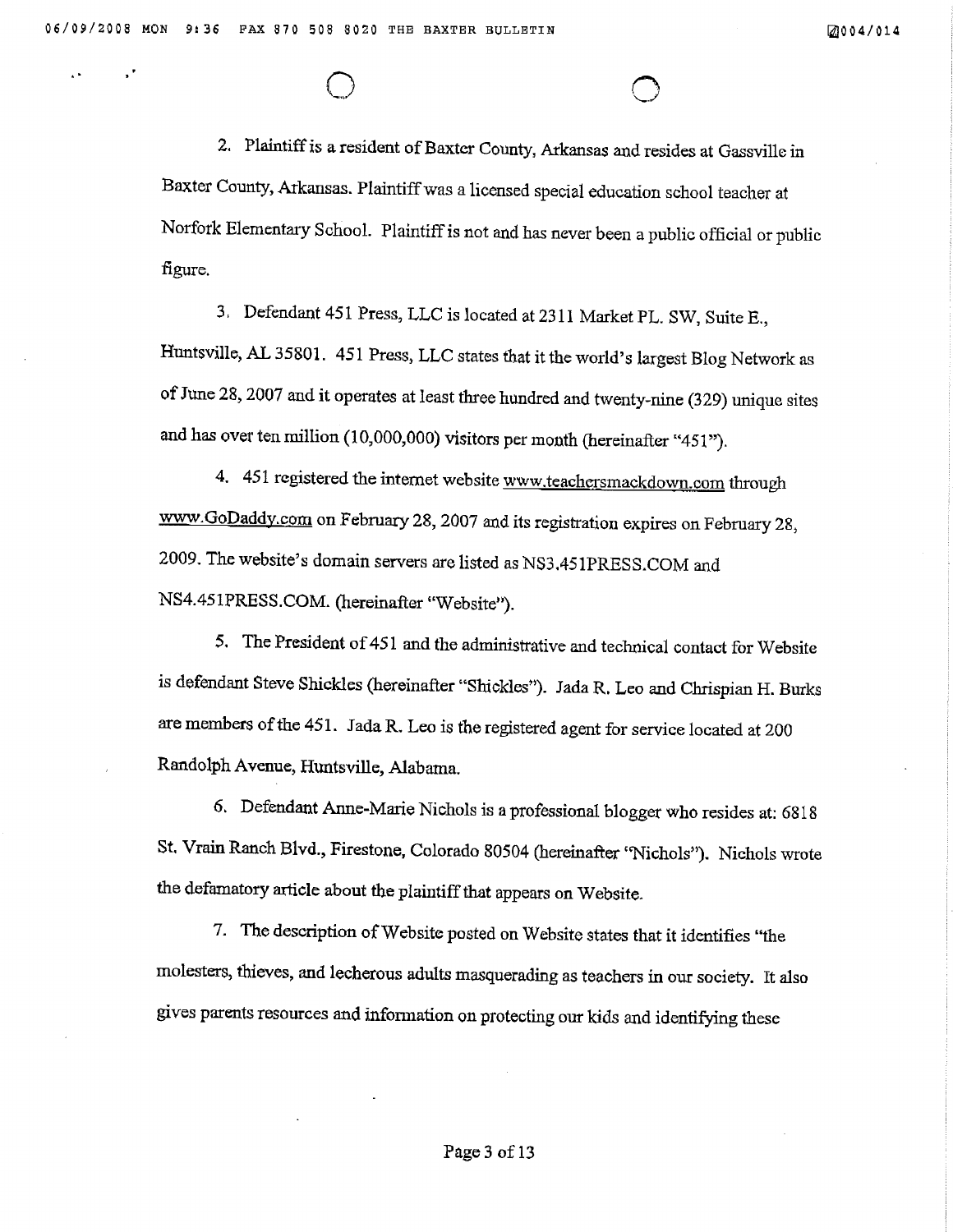øù05/014

monsters. Teacher Smackdown - putting the spotlight on bad tcachers betraying the public trust one kid at a time. These are their stories."

8. Website has state specific pages including an Arkansas page where plaintiff was one of three featured teachers until approximately late April or early May of 2008.

a, Tlús page was located at:

http://www.teachersmackdown.com/category/location/arkansas/

- b. Website also had other pages where the false and defamatory information was posted which include: Child Abuse, Elementary School, Special Education, Teachers Being Bad.
- c. In total the Website published the false and defamatory information in at least five (5) different places.
- d. The Child Abuse section where the false and defamatory information about the plaintiffwas posted showed photos and information about teachers and/or day care workers accused of raping and murdering children along with sex abuse allegations and stories.

9. Defendants did publish statements about the plaintiff that are false and defamatory and these statements caused actual and ongoing harm to the plaintiff.

# DEFAMATION / LIBEL CAUSE OF ACTION

10. The plaintiff was arrested for endangering the welfare of a minor. Plaintiff was acquitted at trial in a court of competent jurisdiction in the State of Arkansas on all charges related to that matter. The plaintiff's finding of probable cause by the Arkansas Department of Human Services related to this matter was overturned on appeal. The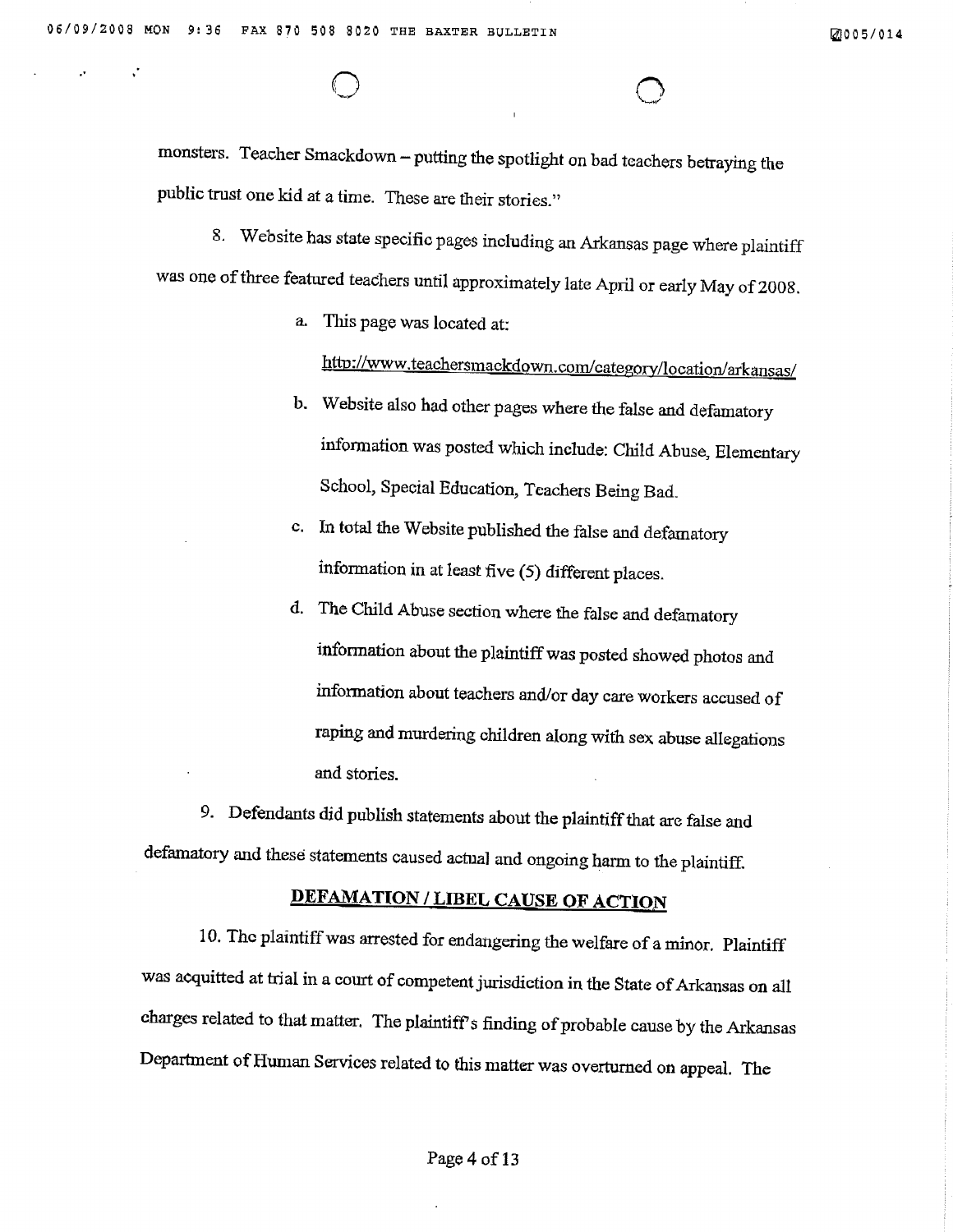statements made by and/or posted by defendants were and are false and defamatory libel and did cause actual harm to the plaintiff. The statements on the Website call plaintiff a "heartless bitch[,]" and state that she plead guilty to the charged crime when, in fact, she was acquitted of the charge and found not guilty. Defendants' actions were willful and malicious and defendants do financially profit from this website and continue to financially profit from their actions.

11. The false and defamatory information was available to anyone with access to the internet. A Google search of plaintiff's full name "Loretta Dianne Cruse" revealed that Website was first on the list of twenty-seven thousand, one hundred (27,100) results. The summary underneath Website's name, which was generated by Website's content, stated "Special Ed Teacher Loretta DiAnne Cruse Physically Abuses 8-Year-Old Student ... In Arkansas, Loretta DiAnne Cruse, 59, pleaded guilty to a misdemeanor ...". This summary could be seen without even clicking on Website, but since it is generated by the contents of Website, and since it fairly and accurately summarized the contents of the defamatory statements on the Website, defendants should be liable for it.

12. On Monday, April 8, 2007, the website posted and actively made available the following: "In Arkansas, Loretta DiAnne Cruse, 59, pleaded guilty to a misdemeanor charge of endangering the welfare of a minor. The special ed teacher physically abused a nonverbal 8-year-old student by putting a trash can on the child's head, throwing water on him, placing a ski mask on his head when he spit, and slapping his hands."

13. In addition defendant knowingly and intentionally published comments, which could be read in addition to the article (hereinafter "Comments"). These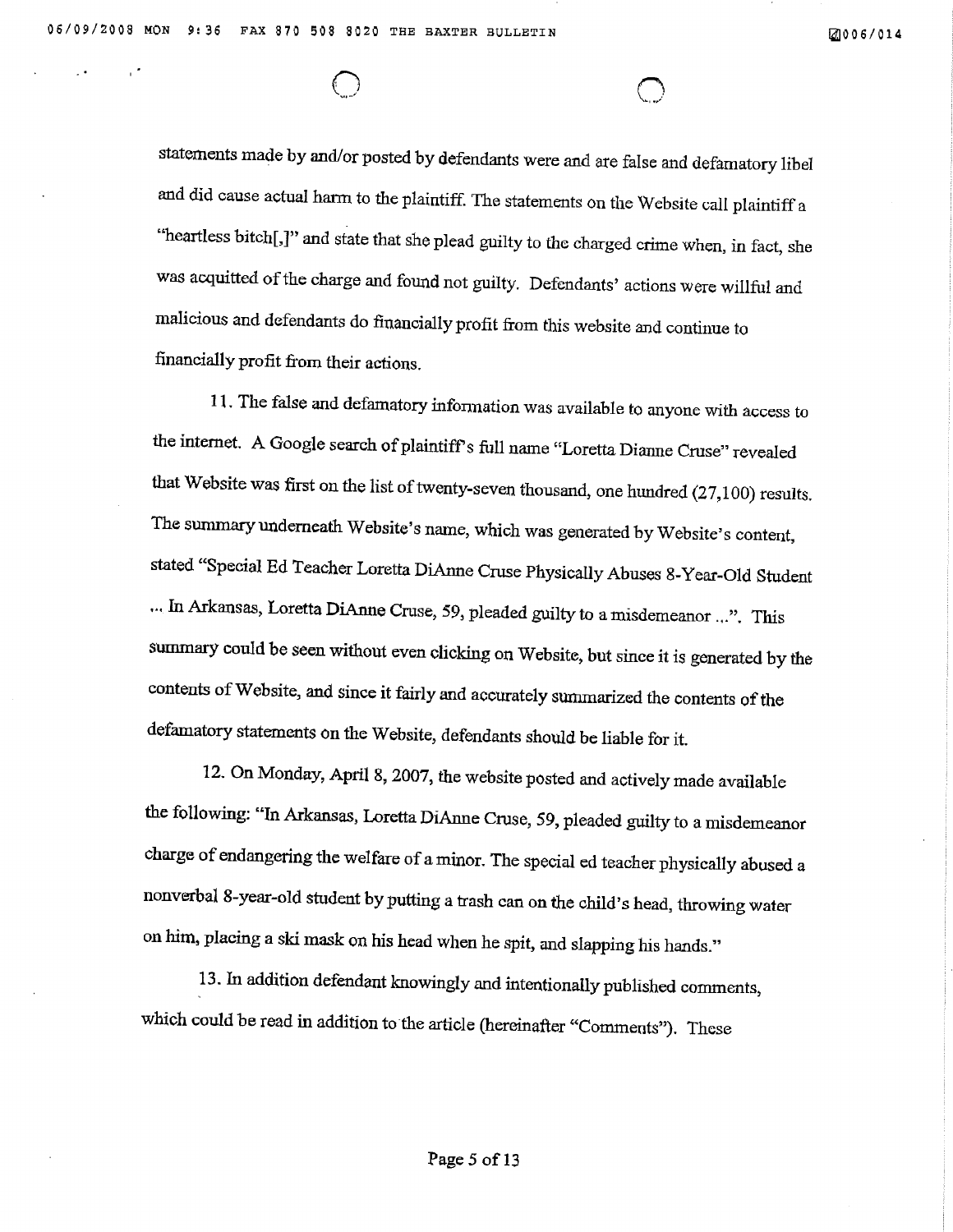Comments were outrageous and malicious defamation directed at the plaintiff and did cause actual harm to plaintiff.

14. Of the Comments on Website, one posted April 9, 2007 at 9:54 am by CharmingDriver states: "Man. What a heartless bitch." Another posted April 9, 2007 at 9:54 am by zelmarq states: "No one in her right mind could hurt an eight year old child. And she does not have th [sic] right to do so."

- a. Defendant knowingly and intentionally published Commonts in order to generate public interest in defendant or defendants' product, articles, and advertisements.
- b. That defendant knowingly and intentionally published Comments in order to generate income due to increased traffic on website and/or increased sales of defendants' product.
- c. That defendants knowingly and intentionally published Comments to generate greater name recognition within the Arkansas.

15. The defendant knowingly and intentionally offered Comment posters anonymity when posting Comments. Since the users do not post comments by their actual names the only actual names associated with the Comments are defendants' then defendants should be held liable for the defamation published and hosted by defendants on defendants' website.

16. The defendant knowingly and intentionally offered users anonymity when posting Comments in order to provide users an opportunity to post comments without the responsibility of name recognition to generate controversy, increase traffic to website,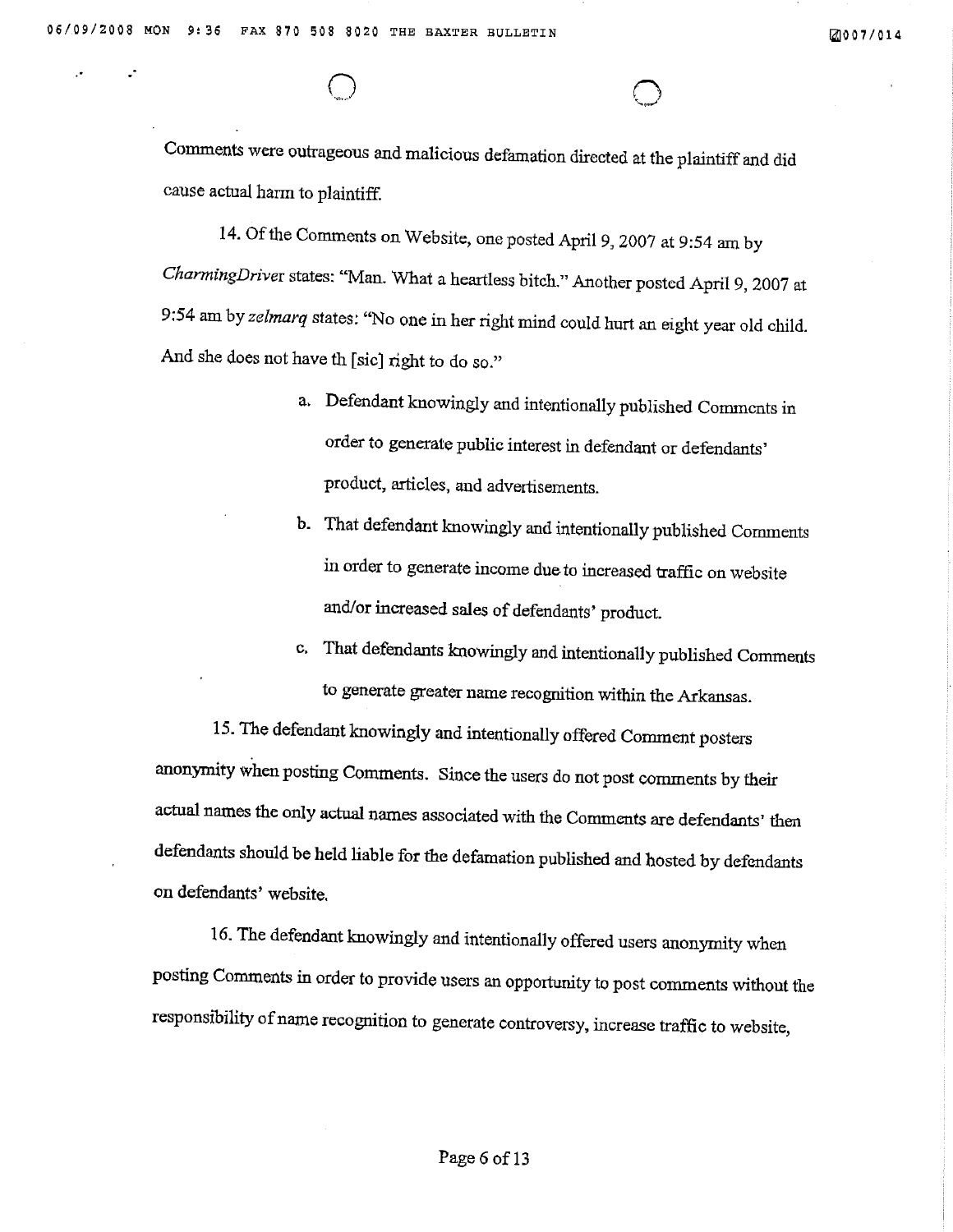which in turn increase profit through, though not limited to, sales and/or increased name recognition and/or increased advertising and marketing revenue.

17. Defendants financially profit by posting information on Website identifying, as stated on Website, "the molesters, thieves, and lecherous adults masquerading as teachers in our society[,]" giving "parents resources and information on protecting our kids and identifying these monsters[,]" and "putting the spotlight on bad teachers betraying the public trust one kid at a time." Defendants intended to financially profit by publishing information about the plaintiff both by publishing the false information and by identifying her as one of "the molesters, thieves, and lecherous...monsters" who betrayed "the public trust." By posting false, defamatory and malicious information about plaintiff, not only with the intention to profit, defendants did willfully and maliciously publish the defamatory, false and malicious information about plaintiff.

> a. Defendants realized greater profits by generating increased website traffic and advertising revenue as a result of the information posted on Website, including the defamatory, false and malicious information about plaintiff.

18. Defendants are liable for defamation, which resulted in actual reputation injury to plaintiff, and that statements were published on Website with knowledge of the statement's falsity and/or with a reckless disregard for the truth. Defamatory information made about Plaintiff did cause actual damage to the Plaintiff in that her reputation was damaged and the defamation caused her extreme mental anguish that in turn resulted in physical stress and harm. The defamatory information was intentionally posted by defendants on Website and defendants should be liable for punitive damages.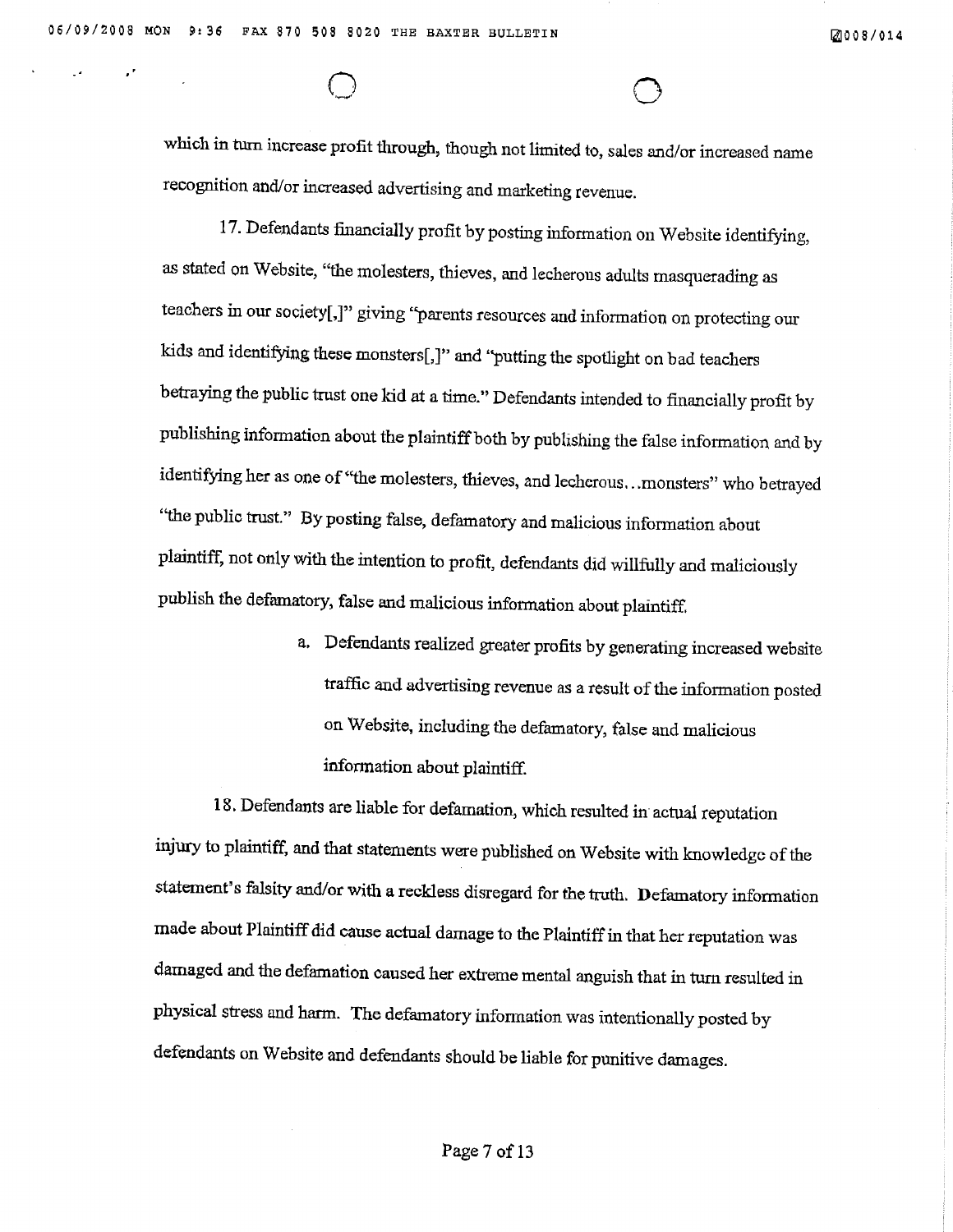19. False statements continue to be published by the defendants after plaintiff's acquittal from all criminal charges.

- a. False statements appeared on Website after the acquittal so defendants knew or should have known they were false.
- b. Defendants are liable and should be held liable for damages resulting from their publication of false statements that appeared and continued to appear on Website, and for that which may still appear on Website under an archive section that is accessible to the public.

20. Defendants did publish, by making information public to at least one other person, false information about the Plaintiff regarding the circumstances surrounding the arrest, investigation, prosecution and trial of plaintiff for alleged child maltreatment.

## **EMOTIONAL DISTRESS CLAIM**

21. By knowingly and/or intentionally publishing said comments alleged herein the defendant did knowingly and/or intentionally inflict emotion distress on the plaintiff such that plaintiff suffered actual damages.

> a. Plaintiff did suffer actual physical and mental harm as a result of the publication of false information by defendant.

#### **DAMAGES**

22. Defendant should be liable for compensatory damages in the amount of one million dollars  $(1,000,000,00)$ .

23. Due to the intentional and reprehensible conduct on the part of defendant, defendant should be liable for reasonable, and materially minimal, punitive damages in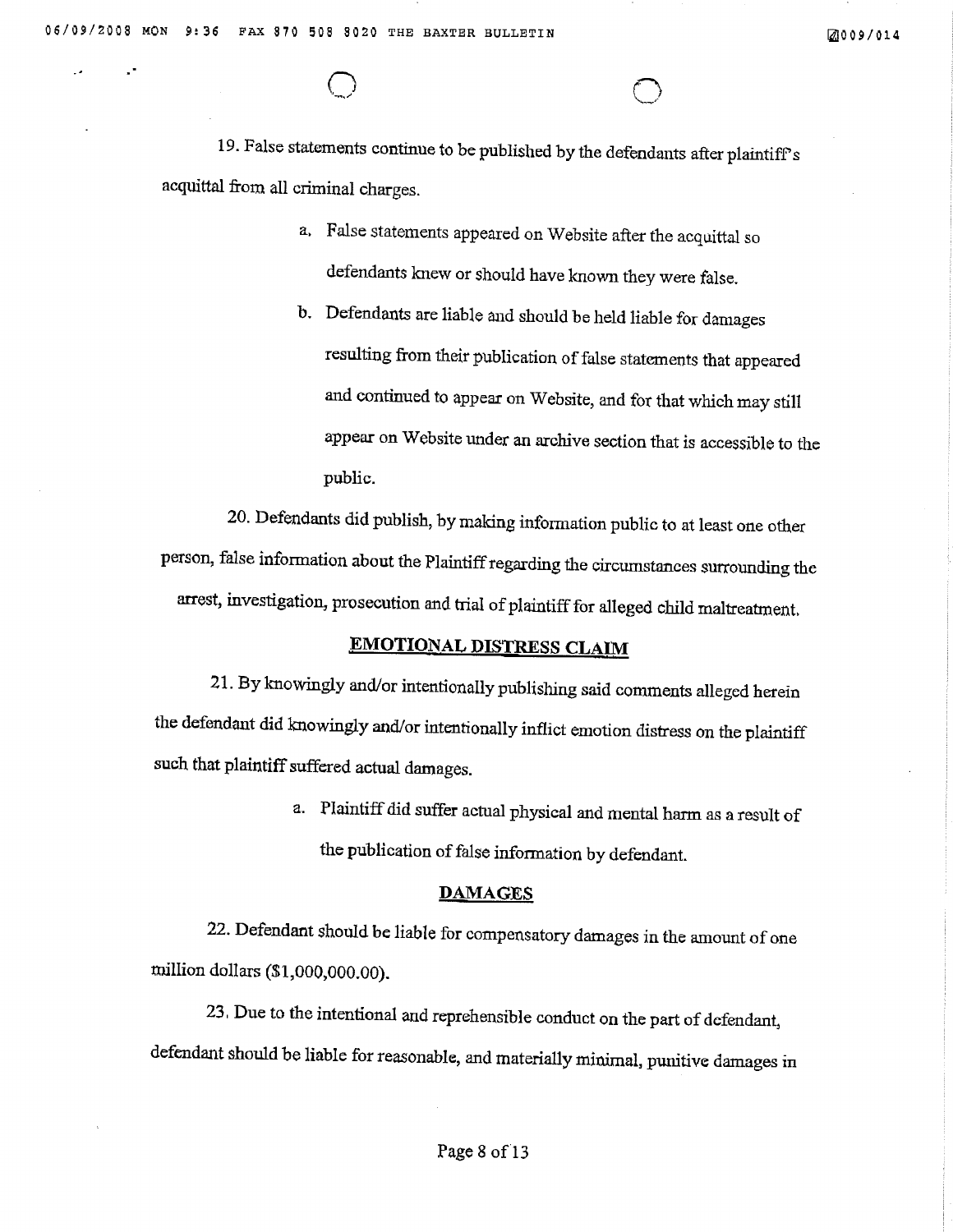the amount of five million dollars (\$5,000,000.00) in order to punish defendant for intentionally publishing false statements in print media and/or on Website with knowledge of the statement's falsity and for knowingly and intentionally facilitating and providing a direct means whereby users could anonymously contribute false, defamatory and intentionally harmful comments to Website.

24. Defendants' conduct constituted and does constitutes a malicious or reckless disregard for the truth of the statements published on Website and plaintiff is entitled to the maximum amount of punitive damages allowable under Arkansas law.

25. Defendant meant to cause the harm and did cause the harm to the plaintiff and therefore the cap imposed on punitive damages in Arkansas should not be applicable.

> a. That if the cap is applicable punitive damages should be awarded in the maximum amount allowed by law.

# **ARKANSAS DECEPTIVE TRADE PRACTICES ACT**

26. Defendants did violate the Arkansas Deceptive Trade Practices Act by using deception, fraud, and/or false pretense in connection with its advertisements of goods, services and/or engaging in unconscionable, false, and/or deceptive acts in connection with its business, commerce and/or trade, which did cause harm to the plaintiff.

- a. Defendants did violate the Arkansas Deceptive Trade Practices Act by disparaging the services of plaintiff as to her interaction with her students in her profession.
- b. Defendants should be liable for damages any damages available under the statute including but not limited to lost wages and attorneys fees.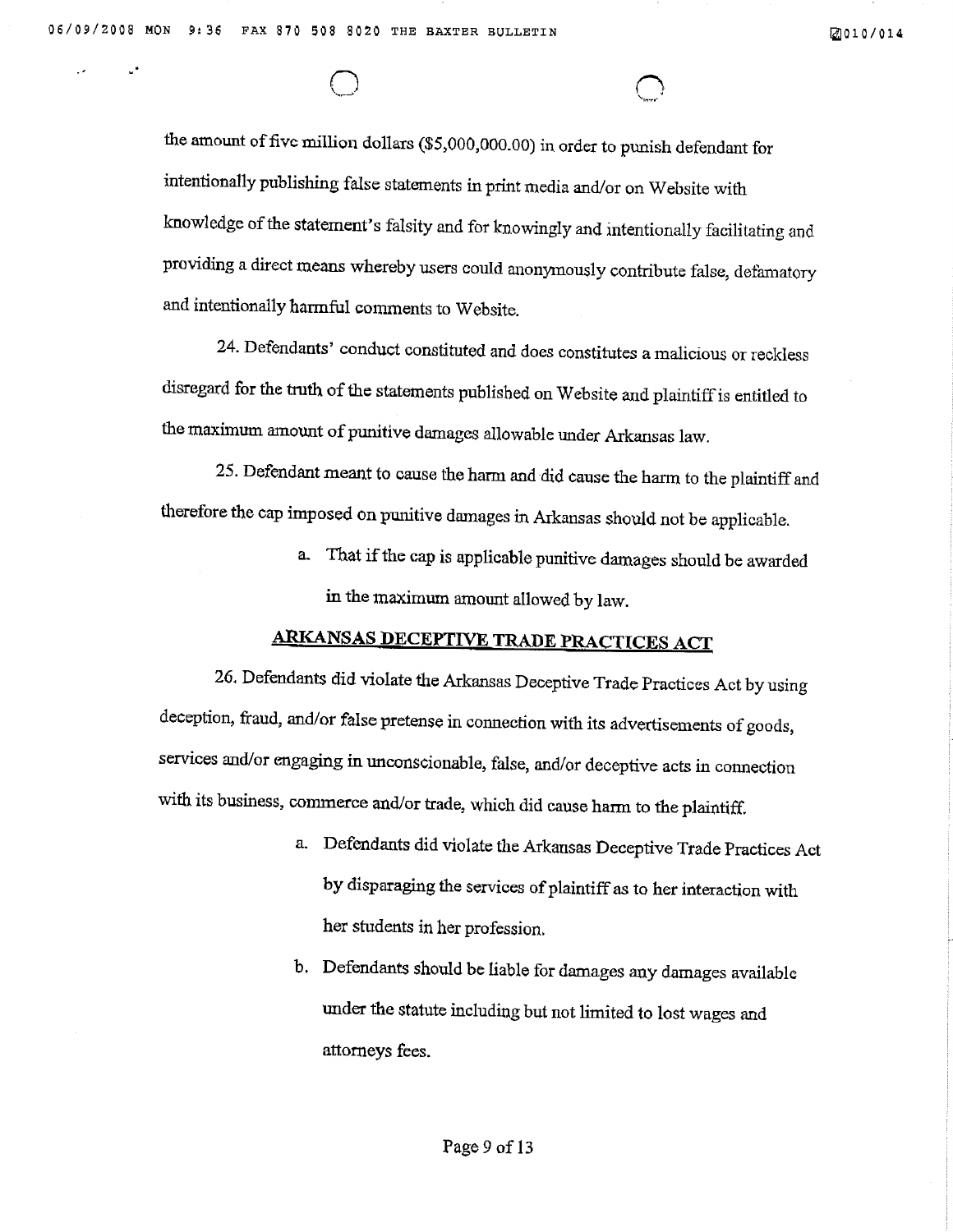c. Defendants should be liable for enhanced penalties since the plaintiff is over the age of sixty (60) years. Defendants should be liable for enhanced penalties which include punitive damages and attorney's fees and restitution.

- i. Defendant knew or should have known that the defendants' conduct was directed to an elder person.
- ii. The elder plaintiff was more vulnerable to the defendants' conduct due to age and/or elder defendant actually suffered substantial emotional and/or economic damage as a result of defendant's conduct.
- iii. Defendants' conduct caused an elder plaintiff to suffer mental and emotion anguish; loss of the elder's principal employment and source of income; loss of a pension and/or retirement plan; loss of assets essential to the health and welfare of the elder person.
- d. The practice[s] in question was/were not subject to or required to comply with any rule, order, or statute administered by the Federal Trade Commission.
- e. The publisher had actual knowledge of the intent, design, purpose, and/or deceptive nature of the practice.

### **CONCLUSION**

WHEREFORE, the Plaintiff prays for an injunction against the defendants to permanently remove the defaming content from Website, and to post information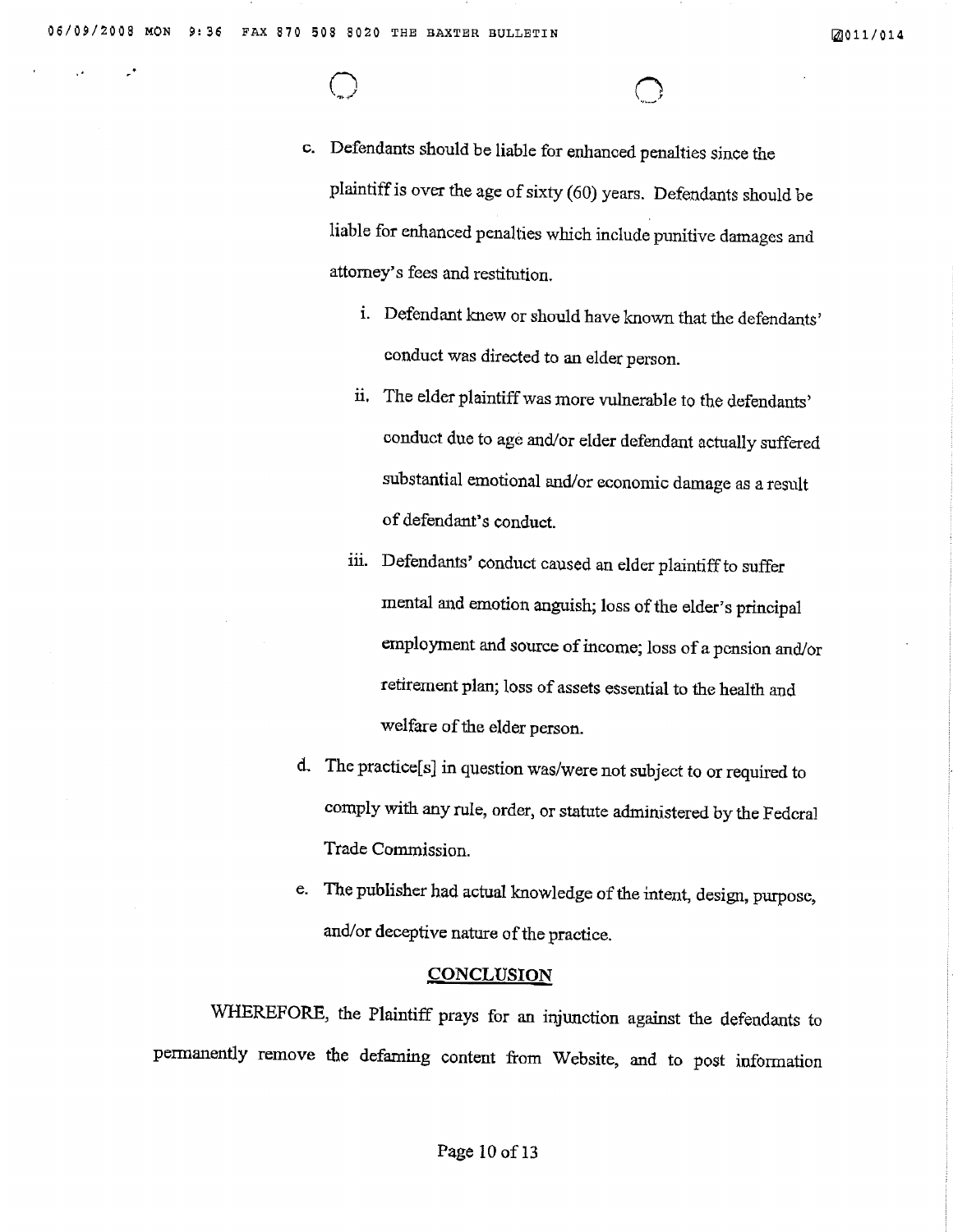correcting the mistake for one year, and for damages as follows: for damages and restitution for the mental anguish and physical suffering the plaintiff has experienced, for damages in an amount which is sufficient to provide restitution and repay the plaintiff for the sums the plaintiff has expended on the account of the defendants' wrongful conduct; for damages and restitution for sums of money to be paid by the plaintiff in the future on account of the defendants' wrongful conduct; for pre-judgment interest, as well as attorneys' fees, expenses, pre and post-judgment interest and costs and for other costs of this action; penalties under the Arkansas Deceptive Trade Practices Act and disgorgement of profits; and for punitive damages in such an amount as will sufficiently deter the defendants and punish the defendants for their conduct; and for such other just and equitable relief as allowed by law.

LORETTA DIANNE CRUSE

Luil BY:

Brian R. Mooney JOHNSON, SANDERS & MORGAN P.O. Box 2308 Mountain Home, AR 72654 (870) 425-2126 BAR NO: 2006189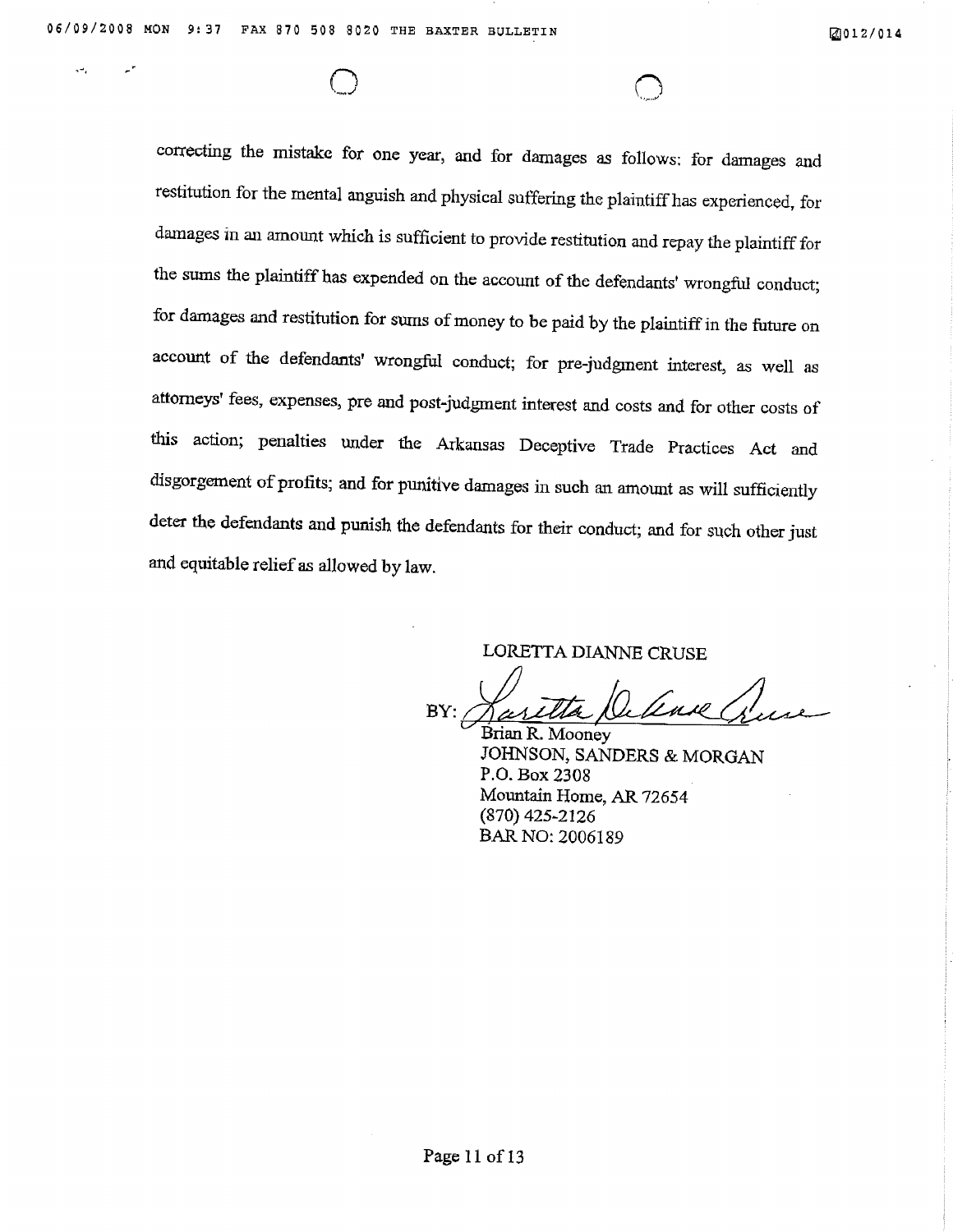## **VERIFICATION**

This will verify that the information in the foregoing Complaint is true and correct

to the best of my knowledge, information and belief.

Loretta Dianne Cruse

STATE OF ARKANSAS ) )SS COUNTY OF BAXTER )

SUBSCRIBED and sworn to before me this. 15th day of May,  $\frac{1}{2}008$ . My Commission Expires:

NOTARY PUBLIC  $\mathbf{P}_{\mathbf{q}}$ 

 $\pmb{\varepsilon}$